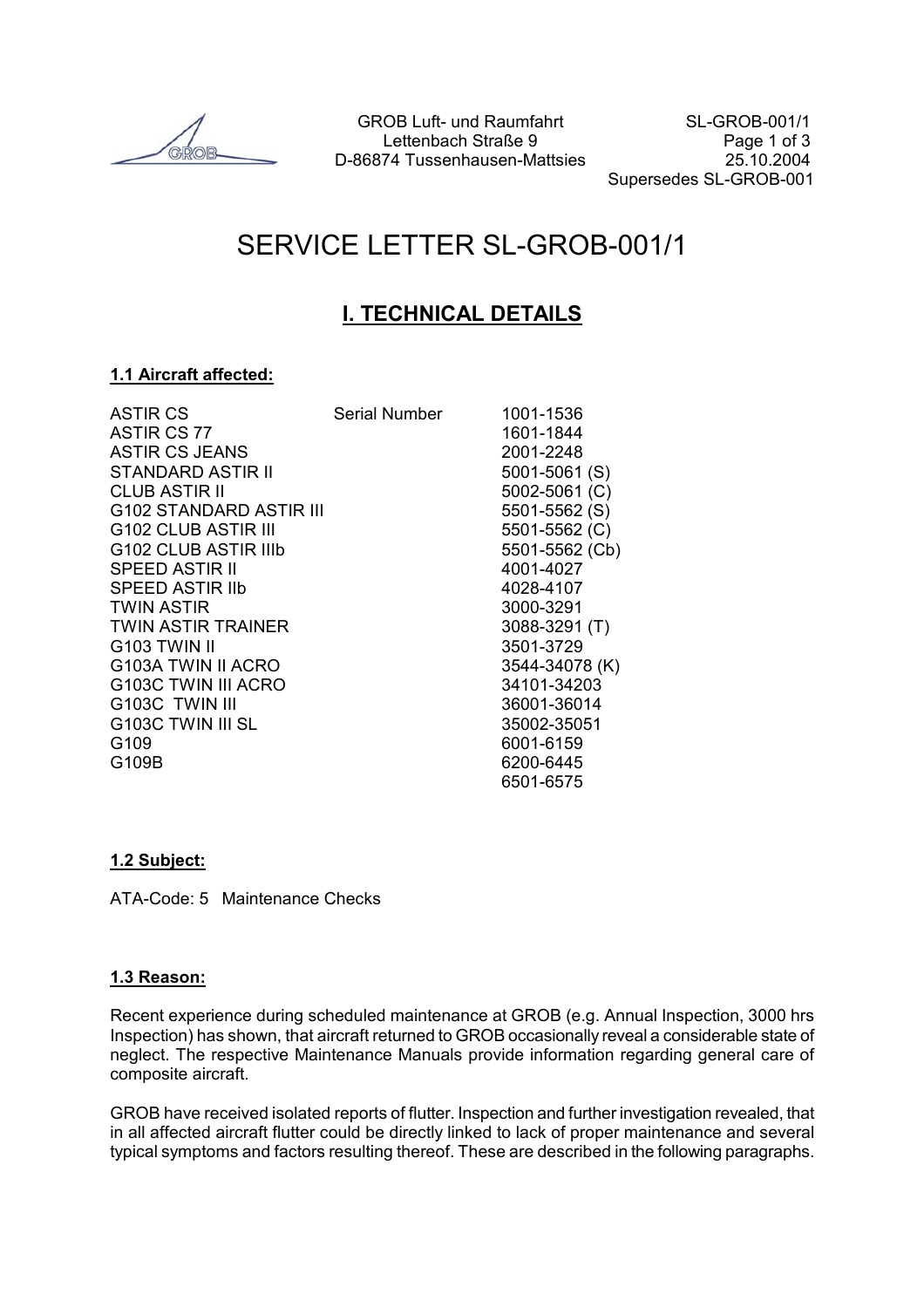GROB have received several reports, indicating corrosion of metal parts and disintegration of internal plywood parts, caused by lack of proper care, outdoor storage, insufficient protection from moisture and precipitation.

Please note, that this Service Letter does not replace any existing servicing / maintenance instructions. The intention of this Service Letter is to focus the attention of any owner / operator of GROB aircraft towards proper care and maintenance of composite aircraft.

#### **1.4 Information:**

#### **1. Storage**

During parking and storage any aircraft should be protected from environmental influences to the maximum extent possible. Avoid precipitation as well as intense exposure to sunlight. Water, moisture, snow and ice must be carefully removed before storage. If previously exposed to intense precipitation, it may become necessary to dismantle the aircraft to drain all water from the interior, in particular however from any control surface. Let the aircraft dry off completely before storage. Bare metal parts should be preserved before entering longterm storage. The glider should only be stored in a well ventilated, cool and dry hangar or trailer. Any condensation of moisture should be avoided.

#### **2. Pre-flight Inspection for the first flight of a day**

Before the first flight of a day, the glider must be inspected for any external or internal pollution and contamination. After longer storage periods, inspect the glider for water accumulation, condition of the drain holes (especially in the control surfaces) and FOD. Before each flight, inspect the tight and safe connection of the flight controls. Carefully assess play in any control surface movement. Worn out quick connectors, bushings and hinges induce additional play and may alter flight characteristics. Opposite control surfaces must display the same internal bending strength. Any difference may be an indicator of internal damage, disbonding etc.

#### **3. Annual Inspection / 100h Inspection**

Note: National requirements must be adhered to. Also the National Gliding Associations provide comprehensive inspection lists to supplement the manufacturers instructions. At least once a year, the aircraft must be inspected carefully. The wings and the empennage must be removed from the aircraft. Protective tapes are to be removed to allow optimum access. All bearings and movable parts must be inspected for excessive wear; decay and corrosion must be removed, worn out items must be replaced. The flight control system (control rods, levers, bearings, hinges, control surfaces) must be easy to move, no noticeable mechanic play must be apparent. Major contributing factors causing play are worn out bushings and/or hinge bolts on the control surfaces. Note: any mechanical flight control system is also subject to some minor elastic play, so sound judgement is required.

GROB have occasionally inspected aircraft, where control surface hinges were found to be torn off the surrounding structure. This will result in unwanted control surface deflections as well as a general loss of structural reliability.